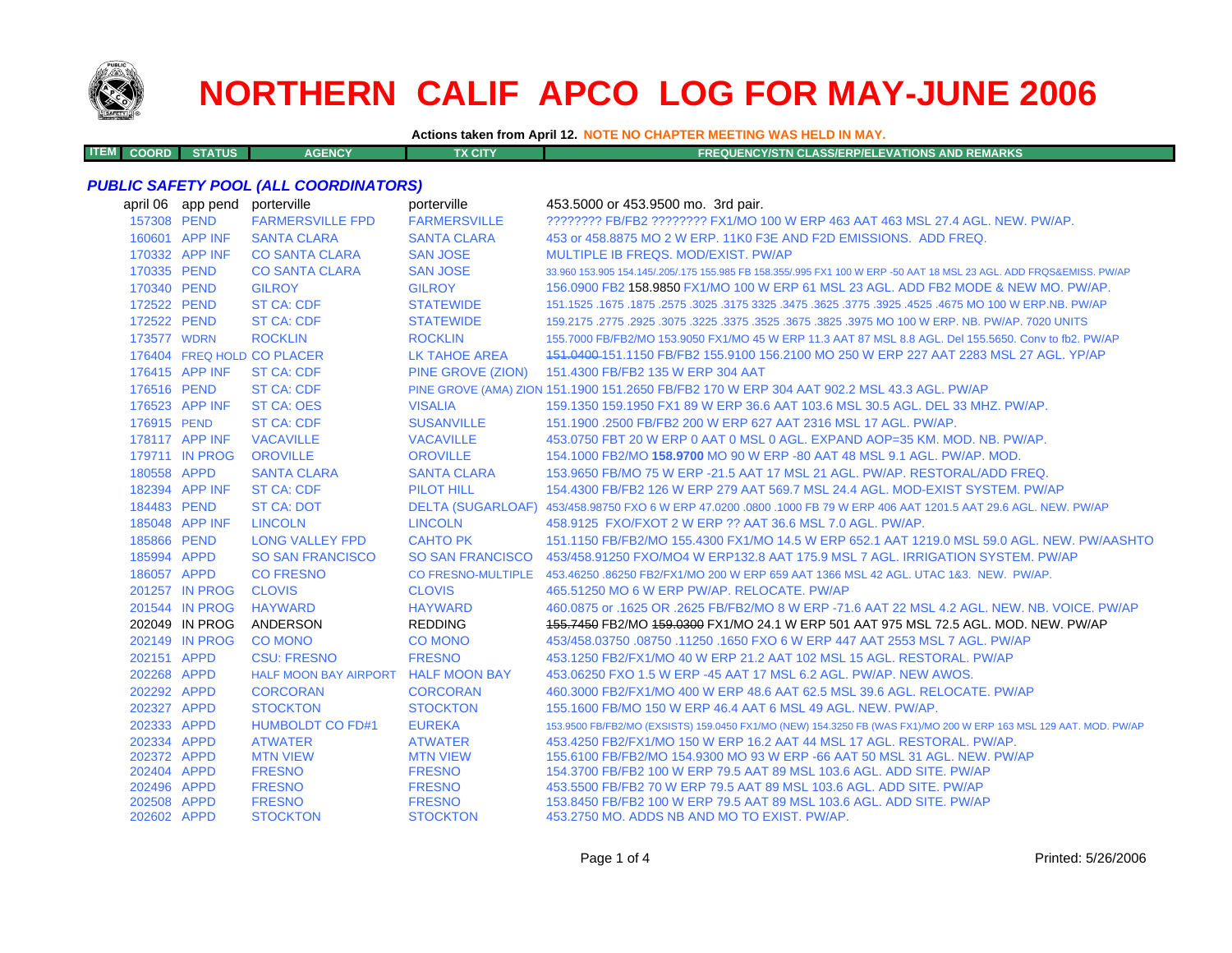## **Actions taken from April 12. NOTE NO CHAPTER MEETING WAS HELD IN MAY.**

| <b>ITEM</b> |                            | <b>COORD</b> STATUS              | <b>AGENCY</b>                        | <b>TX CITY</b>                     | <b>FREQUENCY/STN CLASS/ERP/ELEVATIONS AND REMARKS</b>                                                                                                                  |
|-------------|----------------------------|----------------------------------|--------------------------------------|------------------------------------|------------------------------------------------------------------------------------------------------------------------------------------------------------------------|
|             | 202603 APPD                |                                  | <b>STOCKTON</b>                      | <b>STOCKTON</b>                    | 460,0500 MO 4 W. ADDS NB AND MOS TO EXIST. PW/AP                                                                                                                       |
|             | 202604 APPD                |                                  | <b>STOCKTON</b>                      | <b>STOCKTON</b>                    | 460.3250 .4250 FB 170 W ERP. ADDS FB TO FB2, MO AND NB TO EXIST. PW/AP.                                                                                                |
|             | 202605 APPD                |                                  | <b>STOCKTON</b>                      | <b>STOCKTON</b>                    | 155,05500 FB 100 W ERP 41 AAT 6 MSL 49 AGL, ADD NB & FB TO EXIST FB2, PW/AP,                                                                                           |
|             | 202606 APPD                |                                  | <b>STOCKTON</b>                      | <b>STOCKTON</b>                    | 460.0750 2000 .2500 .4000 FB/FB2 500 W ERP 28 AAT 6 MSL 49 AGL. ADDS SITE & NB. PW/AP                                                                                  |
|             | 202607 APPD                |                                  | <b>STOCKTON</b>                      | <b>STOCKTON</b>                    | 460.5500 .6000 FB/MO 85 W ERP 28 AAT 6 MSL 49 AGL. ADD FB TO FB2, ADD NB. PW/AP.                                                                                       |
|             | 202608 WDRN                |                                  | <b>STOCKTON</b>                      | <b>STOCKTON</b>                    | 155,4000 FB/MO 330 W ERP 30 AAT 5 MSL 25 AGL, NEW, PW/AP.                                                                                                              |
|             | 202609 APPD                |                                  | <b>STOCKTON</b>                      | <b>STOCKTON</b>                    | 453.7000 FB/FB2 330 W ERP 21 AAT 5 MSL 25 AGL. EXIST SYS MOD, ADD NEW STN.                                                                                             |
|             | 202612 APPD                |                                  | <b>ST CA: DOT</b>                    |                                    | YREKA/ETNA/H'BROOI 453/458.06250 .51250 .4875 FXO 5&25 W ERP V AAT MSL 620-1873 AGL 6-12. NEW, PW/AP                                                                   |
|             | 202697 APPD                |                                  | <b>BAY AREA AQMD</b>                 | <b>SAN FRANCISCO</b>               | 72.1000 FXO 1 W ERP ?? AAT ?? MSL 21.3 AGL, F1D, NEW.                                                                                                                  |
|             | 500249 APPD                |                                  | <b>DENAIR</b>                        | <b>DENAIR</b>                      | 453/458.98750 MO 2 W ERP. NB. PW/AASHTO.                                                                                                                               |
|             | 202721 APPD                |                                  | <b>STOCKTON</b><br><b>STOCKTON</b>   | <b>STOCKTON</b><br><b>STOCKTON</b> | 453.7500 MO 100 W ERP. ADDS NB, PW/AP.                                                                                                                                 |
|             | 202728 APPD<br>202809 APPD |                                  | SELMA KINGSBURG CO SAN DIS KINGSBURG |                                    | 460.6250 FB/FB2 45 W ERP 30 AAT 5 MSL 23 AGL. ADDS NEW SITE ON EXIST FREQ. ADD NB. PW/AP<br>72.1000 FXO 1 W ERP 3.2 AAT 87 AGL 6.1 AGL. NEW. CLOCK SYNC SYSTEM. PW/AP. |
|             | 202815 APPD                |                                  | <b>SARATOGA</b>                      | <b>SARATOGA</b>                    | 37,0800 FB 37,9600 FX1 60 W ERP -135 AAT 144.1 MSL 18.3 AGL, RELOCATE, MUT AID SYS PW/AP.                                                                              |
|             | 790518 APPD                |                                  | DEL TACO #129                        | <b>FAIROAKS (SAC)</b>              | 30.840 31.240 33.160 33.400 35.020 151.8350 151.8950 154.4900 154.5150 154.540 457.5125 .5875 468.4875 .7625 469.6375                                                  |
|             |                            |                                  |                                      |                                    | 467.7625 468.4875 MO 2W NB. IG/PCIA.                                                                                                                                   |
|             | 790605 APPD                |                                  | DEL TACO #583                        | <b>SACRAMENTO</b>                  | 30.840 31.240 33.160 33.400 35.020 151.8350 151.8950 154.4900 154.5150 154.540 457.5125 .5875 468.4875 .7625 469.6375                                                  |
|             |                            |                                  |                                      |                                    | 467.7625 468.4875 MO 2W NB. IG/PCIA.                                                                                                                                   |
|             | 790634 APPD                |                                  | DEL TACO #887                        | <b>SACRAMENTO</b>                  | 30.840 31.240 33.160 33.400 35.020 151.8350 151.8950 154.4900 154.5150 154.540 457.5125 .5875 468.4875 .7625 469.6375                                                  |
|             |                            |                                  |                                      |                                    | 467.7625 468.4875 MO 2W NB, IG/PCIA,                                                                                                                                   |
|             | 790649 APPD                |                                  | <b>DEL TACO #3967</b>                | <b>ELK GROVE</b>                   | 30.840 31.240 33.160 33.400 35.020 151.8350 151.8950 154.4900 154.5150 154.540 457.5125 .5875 468.4875 .7625 469.6375                                                  |
|             |                            |                                  |                                      |                                    | 467.7625 468.4875 MO 2W NB. IG/PCIA.                                                                                                                                   |
|             | 790604 APPD                |                                  | DEL TACO 3#581                       | <b>CITRUS HEIGHTS</b>              | 30.840 31.240 33.160 33.400 35.020 151.8350 151.8950 154.4900 154.5150 154.540 457.5125 .5875 468.4875 .7625 469.6375                                                  |
|             |                            |                                  |                                      |                                    | 467.7625 468.4875 MO 2W NB. IG/PCIA.                                                                                                                                   |
|             | 870536 APPD                |                                  | <b>SKIP MAY</b>                      | <b>ELMIRA/FT BRAGG</b>             | 160.1700 173.2250 160.2000 MO6 25 W ERP. IG/PCIA.                                                                                                                      |
|             | 202920 APPD                |                                  | <b>ROSEVILLE</b>                     | <b>ROSEVILLE</b>                   | 453/458.6500 .8250 FXO/FXOT 2 W ERP. 2 SCADA SYSTEMS. NB. PW/AP.                                                                                                       |
|             |                            | 104830 DENIED                    | <b>UNITED IND HEALTH SVC ARCADIA</b> |                                    | 155.2650 5 W ERP MO WB. ADJ CHNL CONCERN CI FORTUNA FB2                                                                                                                |
|             |                            | 202999 IN PROG                   | <b>ST CA: P&amp;R</b>                |                                    | AUB/WIEMAR/A'GATE 453/458.8250 460/465.2500 FXO 125 W ERP N-S AZIMUTHS 226 AAT 654 MSL 21 AGL, NB, PW/AP                                                               |
|             | 340009 APPD                |                                  | <b>GARAMENDI</b>                     | <b>EXETER/VISALIA</b>              | 453.01250 FB8/FX1T/MO8 12 W ERP 808 AAT 1737 MSL 20 AGL. ADDS @ MULTI SITES, YG/PCIA                                                                                   |
|             |                            | 203100 IN PROG                   | <b>CO SONOMA</b><br>ST CA: CHP       | CO SONOMA<br><b>STATEWIDE</b>      | 460,6000 MO/MO3 2 W ERP. PW/AP.                                                                                                                                        |
|             |                            | 203176 IN PROG<br>203176 IN PROG | ST CA: CHP                           | <b>STATEWIDE</b>                   | 39.200 .260 .340 .360 .420 .440 .680 .720 .800 .880 MO 100 W ERP. PW/AP.<br>42.040 140 .580 .860 .900 .940 MO 100 W ERP. PW/AP.                                        |
|             |                            | 203176 IN PROG                   | ST CA: CHP                           | <b>STATEWIDE</b>                   | 44.620 .660 .700 .740 .940 .980 45.060 MO 100 W ERP. PW/AP.                                                                                                            |
|             |                            | 203176 IN PROG                   | ST CA: CHP                           | <b>STATEWIDE</b>                   | 460/465.3750 MO 50 W ERP. PW/AP.                                                                                                                                       |
|             |                            |                                  |                                      |                                    |                                                                                                                                                                        |
|             | 203224 APPD                |                                  | <b>CO PLACER</b>                     | <b>GRASS VALLEY/AUBURN</b>         | 159.1200 FX1 NEW STATION (GRASS VALLEY) /MOVE TOWER AT AUBURN. PW/AP.                                                                                                  |
|             |                            | 203237 IN PROG                   | <b>OCCIDENTAL CSD</b>                | <b>OCCIDENTAL</b>                  | 155.0400 FB2 158.8950 FX1/MO NEW. PW/AP.                                                                                                                               |
|             |                            | 203253 IN PROG                   | <b>STOCKTON</b>                      | <b>STOCKTON</b>                    | 453.11250 460.61250 460.6375 FBT/FB2T/MO 2 W ERP. NB. PW/AP.                                                                                                           |
|             | 203308 APPD                |                                  | SAN MATEO PREHOSP                    | PESCADERO                          | 155.4000 FB/FB2/MO 159.0750 MO 200 W ERP 64.7 AAT 146 MSL 21 AGL. REORG LIC. PW/AP                                                                                     |
|             | 203317 APPD                |                                  | <b>HANFORD</b>                       | <b>HANFORD</b>                     | 460.2000 .3750 FB/FB2/FX1/MO 250 W ERP EXSISTS, ADD NB, PW/AP,                                                                                                         |
|             | 203321 APPD                |                                  | CO INYO                              | <b>BAKER</b>                       | 154.7250 FB2 250 W ERP 200.8 AAT 640 MSL 42.7 AGL, ADDS TO EXSIST, PW/AP MAX ERP 152 W.                                                                                |
|             | 203331 APPD                |                                  | CO FRESNO                            | CO FRESNO                          | 158.8350 MO 100 W ERP ONLY ADDS NB. PW/AP                                                                                                                              |
|             | 203334 APPD                |                                  | CO FRESNO                            | CO FRESNO                          | MED 1-10 MO 30 W ERP. INCR MO#. ADD NB. PW/AP                                                                                                                          |
|             | 203335 APPD                |                                  | CO FRESNO                            | CO FRESNO                          | 159.0750 MO ONLY ADDS NB. PW/AP.                                                                                                                                       |
|             | 203343 APPD                |                                  | CO FRESNO                            | CO FRESNO                          | 154.9500 FB/FB2 18.1 AAT 5 W ERP 90.5 MSL 25.6 AGL. DEL 1 SITE ADD 2. ADD NB. PW/AP.                                                                                   |
|             | 203349 APPD                |                                  | CO FRESNO                            | CO FRESNO                          | 154.8750 155.5350 156.0300 158.7900 158.8800 158.9550 158.9700 159.1500 458.4500 MO ONLY ADD NB                                                                        |
|             | 500388 APPD                |                                  | <b>REEDLY</b>                        | <b>REEDLY</b>                      | 453/458.91250 MO 2 W ERP F3&F2, NEW, PW/IMSA,                                                                                                                          |
|             |                            | ??? APPD                         | <b>NEW WEST FOODS</b>                | PLACERVILLE                        | 30.840, 31.240, 33.160, 33.400, 35.020, 151.835 .895, 154.490 .515 .540 MO 1-3 W ERP. NB. IG/PCIA.                                                                     |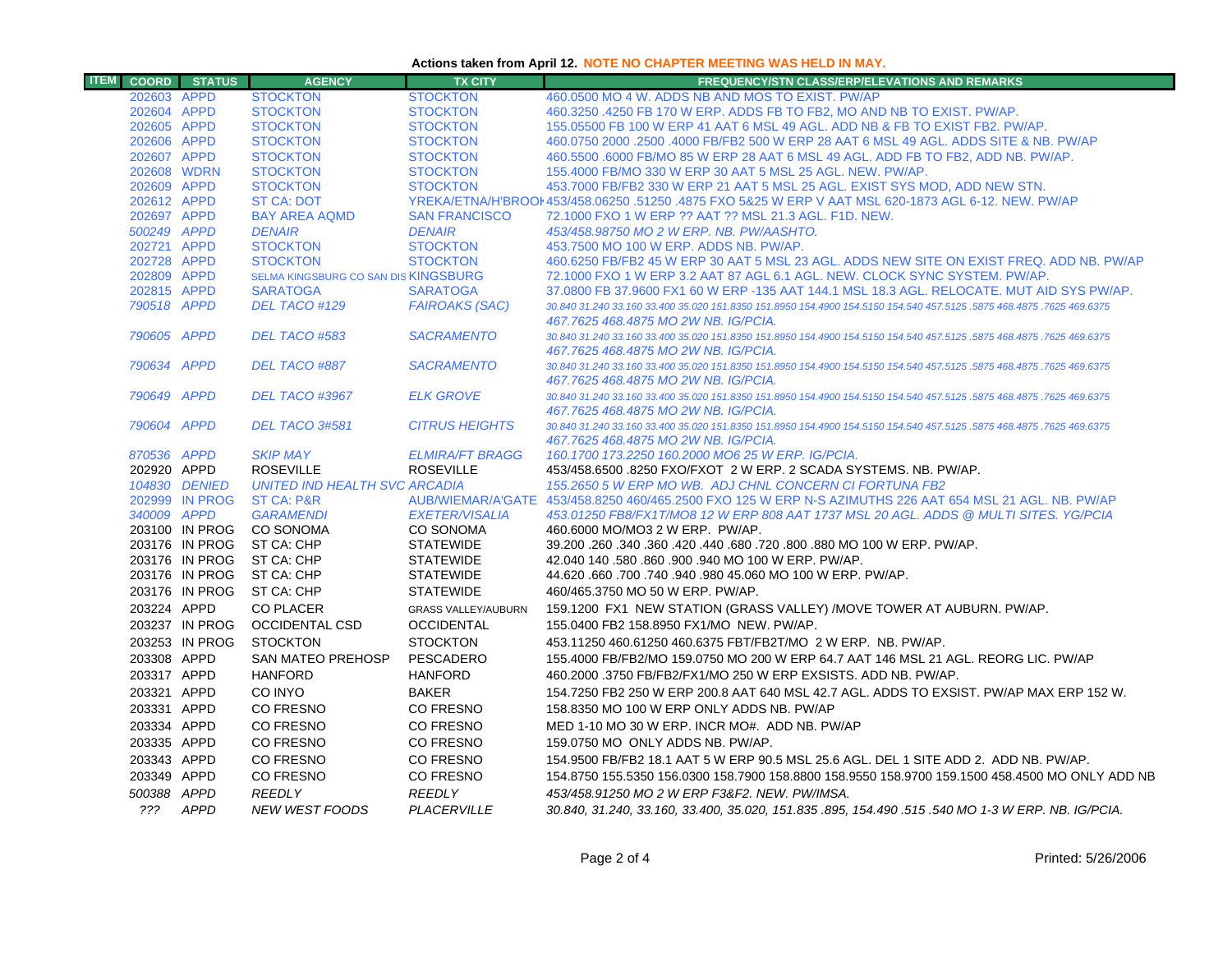## **Actions taken from April 12. NOTE NO CHAPTER MEETING WAS HELD IN MAY.**

| <b>COORD</b> | <b>STATUS</b>    | <b>AGENCY</b>               | <b>TX CITY</b>     | <b>FREQUENCY/STN CLASS/ERP/ELEVATIONS AND REMARKS</b>                                           |
|--------------|------------------|-----------------------------|--------------------|-------------------------------------------------------------------------------------------------|
| 605499 APPD  |                  | PG&E                        | <b>VACAVILLE</b>   | DEL 156.6050 ADD 153.7250 FB/MO 368 W ERP 562 AAT 810 MSL 35.7 AGL. IMPACTS OES LG. IG/UTC.     |
| 203428 APPD  |                  | ST CA: DOT                  | REDDING AREA       | 453.1250 .4750 458.1250 4750 FXO 40 W ERP 414 AAT 1201 MSL 29.6 AGL. NB. MODS. PW/AP.           |
|              | 203438 FREQ HOLD | SARATOGA                    | <b>SARATOGA</b>    | 158.84250 FB/FB2/MO 153.86750 MO 60 W ERP -119 AAT 116.1 MSL 24 AGL, NB, NEW, PW/AP,            |
| 0136 06 APPD |                  | TACO BELL #529              | CONCORD            | 151.5200 154.4900 .5150 31.800 33.160 35.880 MO 1-2 W ERP. WB. IG/AAR                           |
| 44063 APPD   |                  | <b>RIO DELL</b>             | RIO DELL/FORTUNA   | 453/458.2500 FXO 20 W ERP -50 AAT 104.1 MSL 6.1 AGL. WB. PW/FCCA.                               |
| 44608        | APPD             | REDWAY                      | REDWAY (HUM CO)    | 453/458.8000 FXO/MO -217 AAT 163 MSL 6.1 AGL. WB. PW/FCCA.                                      |
| 024732 APPD  |                  | HOOPA VALLEY RES FM         | HOOPA (HUM CO)     | 155.3850 FB2 150.805 154.1900 .355 .385 MO 35 W ERP 396.9 AAT 1036 MSL 12 AGL. PW/IMSA. RESTORE |
|              | 500441 DENIED    | CO SACRAMENTO               | RANCHO CORDOVA     | 453/458.93750 MO 2 W ERP. F2D. NEW. PW/AASHTO.                                                  |
|              | 203535 IN PROG   | <b>CO SISKIYOU</b>          |                    | CO SISKIYOU (3 LOCS) 154.2500 FB2 14.9 W ERP 614 AAT 1964 MSL 6 AGL. ADD TO EXIST SYS. PW/AP.   |
|              | 203429 HOLDING   | CO FRESNO                   | <b>FRESNO</b>      | 155,5650 FB2/MO 158,9250 MO 5 W ERP 16.1 AAT 90.5 MSL 3 AGL, ADDS TO SYS, PW/AP,                |
| 203562 APPD  |                  | ST CA: ?                    | <b>STATEWIDE</b>   | 460.0125 MO/MO3 1-2 WATTS NB. PW/AP.                                                            |
|              |                  | 203461 ADJ AREA BAKERSFIELD | <b>BAKERSFIELD</b> | 153.8750 .9950 154.115 .0250 FB/FB2 160 W ERP 74.1 AAT 282 MSL 28 AGL, PW/AP                    |
|              |                  | 203465 ADJ AREA BAKERSFIELD | <b>BAKERSFIELD</b> | 151.0700 FB 160 W ERP -9.9 AAT 123.4 MSL 16 AGL, PW/AP                                          |
|              |                  | 203468 ADJ AREA BAKERSFIELD | <b>BAKERSFIELD</b> | 155.4300 FB 130 W ERP -16.9 AAT 123.4 MSL 16 AGL. PW/AP.                                        |
| 44068        | APPD             | <b>REDWAY</b>               | REDWAY (HUM CO)    | 453/458.8000 FXO/MO -217 AAT 163 MSL 6.1 AGL. WB. PW/FCCA.                                      |
| 203605 APPD  |                  | <b>HERCULES</b>             | <b>HERCULES</b>    | 453.16250 MO 4 W ERP. NB. PW/AP.                                                                |
|              | 203675 IN PROG   | SAN RAMON VLY FPD           | W CREEK (DIABLO)   | 460.5750 FB/FB2 8.5 W ERP 958 AAT 1170 MSL 10 AGL, PW/AP.                                       |

#### *470-512 MHz POOL*

|  | <b>CO MARIN</b>                                                                                                                                                                                |                   | 483,9500 .3750 484,8750 490,8000 488,9750 489,3250 .7000 490,1000 .3750                                           |
|--|------------------------------------------------------------------------------------------------------------------------------------------------------------------------------------------------|-------------------|-------------------------------------------------------------------------------------------------------------------|
|  |                                                                                                                                                                                                |                   | FB/FB2 200 W ERP 39 AAT 218 MSL 30 AGL, ADD TO EXIST, YP/AP.                                                      |
|  | <b>CO MARIN</b>                                                                                                                                                                                |                   | CO MARIN & SONOMA 483.6525 .1750 485.6250 484.2000 489.8500 FB2/MO 200 W ERP 566 AAT 745 MSL 60.7 AGL. NEW. PW/AP |
|  | <b>MOBILE RELAY ASSOC</b>                                                                                                                                                                      | <b>LOS GATOS</b>  | 483.56250 FB6/FX1T/MO6 400 W ERP 707 AAT 42 AGL, IG/EWA.                                                          |
|  | <i><b>CRYSTAL SMR</b></i>                                                                                                                                                                      | MT VACA           | 488.53750 FB6/MO 100 W ERP 660 AAT 829 MSL 61 AGL. IG/EWA. NB                                                     |
|  | <i>MOBILE RELAY ASSOC</i>                                                                                                                                                                      | -SF               | 483.36250 FB6/FX1T/MO 163 W ERP 114 AAT 23 MSL 117 AGL. NB. ADDS NEW SITE. IG.                                    |
|  | <i>MOBILE RELAY ASSOC</i>                                                                                                                                                                      | <i>I IVERMORE</i> | -489.71250 FB6/FX1T/MO6 250 W ERP 126 AAT 335 MSL 39.6 AGL. NEW. IG/PCIA                                          |
|  | <i>MOBILE RELAY ASSOC</i>                                                                                                                                                                      | FAIRFAX           | 489.83750 FB6/FX1T/MO6 1000 W ERP 612 AAT 762 MSL 21 AGL. NEW. IG/PCIA                                            |
|  | CO CONTRA COSTA                                                                                                                                                                                | <b>ORINDA</b>     | 482.7250 489.2500 490.0500 FB8/MO 33 W ERP 487 AAT 583 MSL 43 AGL, PW/AP                                          |
|  | CO CONTRA COSTA                                                                                                                                                                                | MARTINEZ          | 482,5750 483,0000 483,4000 483,7750 FB8/MO8 137 W ERP 239 AAT 273 MSL 36.6 AGL, PW/AP, NEW,                       |
|  | <i>MOBILE RELAY ASSOC</i>                                                                                                                                                                      | LOS GATOS         | 490.53750 FB6/FX1T/MO6 250 W ERP 722 AAT 1035 MSL 42 AGL. IG/EWA.                                                 |
|  | <i>MOBILE RELAY ASSOC</i>                                                                                                                                                                      | <i>LIVERMORE</i>  | .490.71250 FB6/FX1T/MO6 250 W ERP 126 AAT 335 MSL 39.6 AGL. IG/EWA                                                |
|  | MOBILE RADIO ASSOC                                                                                                                                                                             | LIVERMORE         | 484.96250 FB6/FX1T/MO6 250 W ERP 126 AAT 335 MSL 38 AGL. NB. IG/EWA.                                              |
|  | 202214 IN PROG<br>202278 IN PROG<br>104315 APPD<br>175742 APPD<br>161724 APPD<br>112926 APPD<br>142006 APPD<br>201279 IN PROG<br>201289 IN PROG<br>135007 APPD<br>142905 APPD<br>172546 DENIED |                   | <b>BODEGA</b><br><b>CONTINUES</b>                                                                                 |

## *800 MHz PUBLIC SAFETY (GP, YP, GF, YF) & Comml Users*

|             |                | 156156 APP INF CHABOT-LOS POSADAS HAYWARD |                          | ???.???? FB2/MO 65 W ERP ?? AAT 12.1 MSL 10.5 AGL. NEW GP/AP.                                           |
|-------------|----------------|-------------------------------------------|--------------------------|---------------------------------------------------------------------------------------------------------|
|             |                | 176408 FREQ HLD ST CA: P&R                | <b>PINE GROVE (ZION)</b> | 856.7375 858.7625 FB/FB2/FX1/MO 184 W ERP 282.9 AAT 902 MSL 43.3 AGL. ADD 2N CHNL MINOR MODS. GP/AP     |
|             | 180044 APP INF | <b>CO NAPA</b>                            | <b>BERRYESSA PK</b>      | 856.96250 FB 280 W ERP 647.2 AAT 932 MSL 6.1 AGL. ADD TO EXIST. GP/AP. MOB DATA.                        |
|             | 181958 APP INF | OAKLAND                                   | OAKLAND                  | 858,93750 FB2/FX1/MO 105 W ERP -3 AAT 91.4 MSL 18.9 AGL, ADD NEW FREQ, PW/AP                            |
| 183985 PEND |                | <b>ST CA: DOT</b>                         |                          | LEE VINING (CONWAY 859.73750 FB/FB2 860.98750 FB 496 W ERP 98 AAT 2560 MSL 30.5 AGL. MOD. GP/AP.        |
| 185065 APPD |                | ST CA: DOT                                |                          | WILLOW CREEK(HUM) 857.73750 FB/FB2/FX1/MO 35 W ERP 834 AAT 1509 MSL 46 AGL. MOD. ADD 6.1 M FX1S. GP/AP. |
| 202471 APPD |                | <b>ST CA: DOT</b>                         |                          | SHOSHONE (INYO) 811.73750 FX1 221 W ERP -168.9 AAT 480 MSL 12.2 AGL. 10 dB@152º CHNG FREQ. GP/AP        |
|             | 202627 IN PROG | <b>STOCKTON</b>                           | <b>STOCKTON</b>          | 856.23750 859.48750 FB/FB2/MO 75 W ERP 40.3 AAT 5.8 MSL 122 AGL. EXIST. ADD SITE, GP/AP                 |
| 202713 APPD |                | <b>ST CA: P&amp;R</b>                     |                          | LOS BANOS (BASALT) 856.93750 FB/FB2 220 W ERP 296 AAT 520 MSL 21.3 AGL. CHNG ANT PATTERN. GP/AP.        |
| 180559 WDRN |                | <b>CO CONTRA COSTA</b>                    | <b>RICHMOND</b>          | 859.46250 FB/MO 250 W ERP 148 AAT 204 MSL 15 AGL, GP/AP                                                 |
| 181957 APPD |                | CI/CO SF                                  | @SFO                     | 860.43750 FB2/FX1/MO 150 W ERP -30 AAT 2 MSL 23 AGL. INCR MO #, GP/AP                                   |
|             |                |                                           |                          |                                                                                                         |